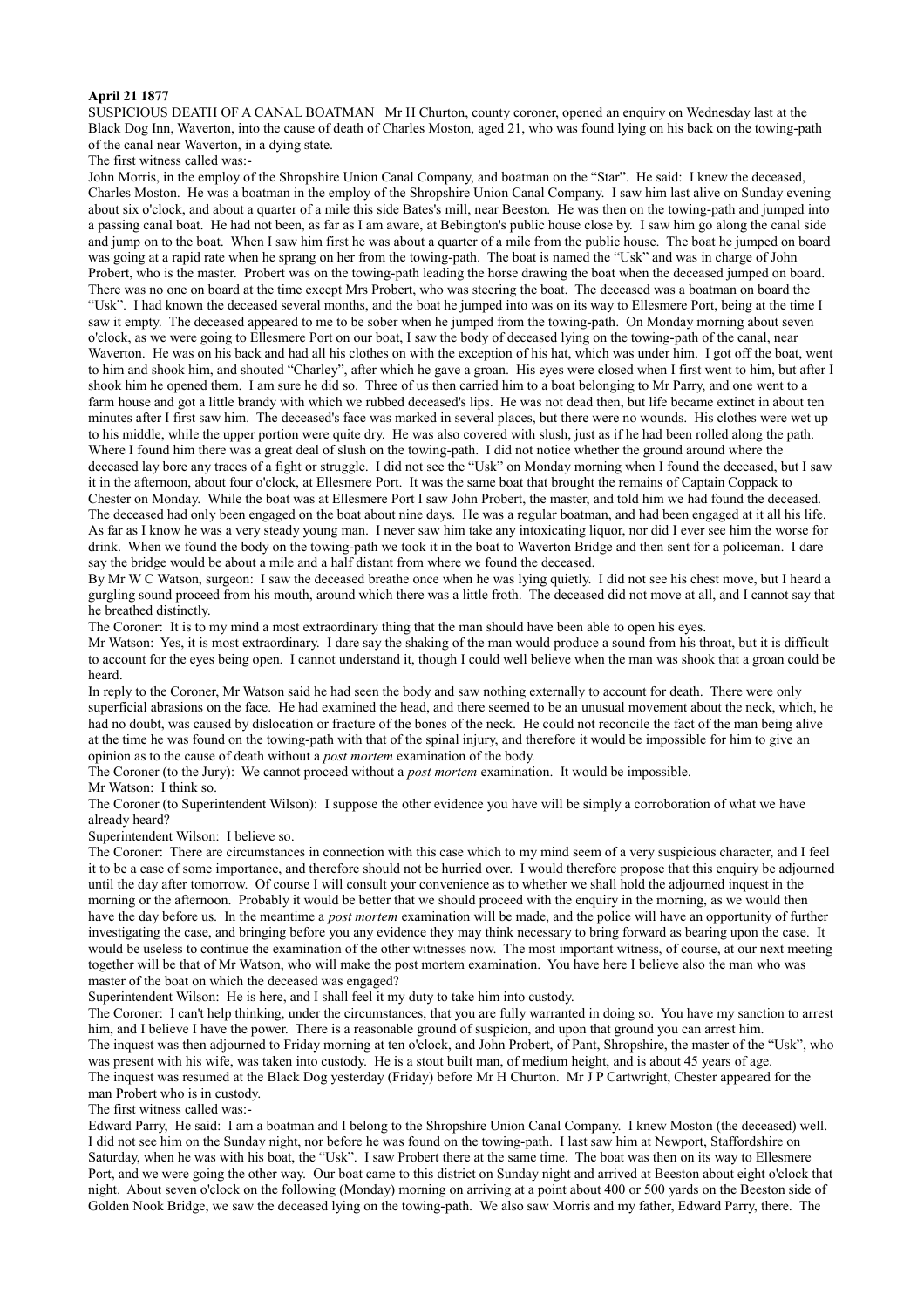deceased lay on his back. He was alive but did not speak; he only groaned. We carried him into our cabin, and I was left with him while my father went for some brandy. The brandy was brought, but he did not swallow any of it; his lips were merely rubbed with it. He lived about five minutes after we rubbed his lips with the brandy. We tried to get him to take some of the liquor with a table spoon, but he did not show any power of swallowing. It is about four miles from Bates Mill at Beeston to the place where we saw the deceased lying on the towing-path. It would take about an hour for a boat going at ordinary speed, to traverse this distance. There are no locks between these points. I did not take particular notice of the ground where the deceased was found. I saw nothing in the appearance of the deceased and Probert at Newport that was unusual. They both appeared to be sober. They had worked together for about three weeks.

By the Jury: There is no public house between Bates' and the place where deceased was found.

Superintendent Wilson: Bates' is the last. It is a public house.

By the Coroner: The deceased's clothes were very dirty, and his face was bruised. The upper part of his body and clothes was dry, and his hair was dry; the lower part of his body and clothing was wet.

By Dr Watson: The country whereabout he was found was level. The tow path was level. I did not notice any big stones, but there might have been.

By the Coroner: The ground was wet and soft, and there had been a little rain that night/

By Mr Cartwright: I did not see the Snipe and the Usk go through the canal.

Dr Watson, Chester, said: I first saw the body of the deceased on Wednesday, lying at the Black Dog Inn. I examined him externally and found some slight abrasions of the skin on the face and nose. I found no other marks of violence on the body. On the same day I made a *post mortem* examination of the body. I first examined the neck from the unusual mobility of the head, and because I expected to find fractures or dislocation there. I found the fifth and sixth cervical vertebrae were quite loose in the neck, and torn away from the seventh and fourth. The two bones were not fractured themselves, but there was a complete dislocation of them. There was no corresponding external injury; the neck was perfectly free from bruises. I then proceeded to examine the other organs of the body, and found the brain, heart, lungs, and all the organs, in fact, perfectly healthy, and the man seemed to have been very strong. The cause of death was pressure on the spinal cord in consequence of the dislocation of the neck. The effect of dislocation of the neck would be complete paralysis of all the parts below the seat of injury, and this effect would take place immediately. The heart would beat for a time. I think the *post mortem* examination is quite consistent with the statement of the witness that the man was found alive and that he groaned slightly. If the injury had been higher – if it had been a dislocation of the first and second vertebrae – death would have been instantaneous; the effect would have been the same as in hanging. When I first saw the body I thought the injury was higher than subsequent investigation proved it to be, and that was the reason I asked the question at the opening of the inquest. A man in this condition would be positively motionless and helpless.

The Coroner: Suppose he received the injury on the boat, would it have been possible for him to have got out of the boat and placed himself where he was found?

Dr Watson: It would have been utterly impossible. He could not have moved hand or foot.

The Coroner: Suppose he had got into the canal after the injury?

Dr Watson: He could not have got out again.

The Coroner: I suppose your opinion is that there must have been a very considerable amount of violence to have caused dislocation of these two vertebrae?

Dr Watson: There must have been extraordinary violence. The connecting ligaments are very strong.

By the Jury: If his head had been forcibly pushed down there would be no marks, and if he had fallen from a height on a soft place there would also be no marks of violence.

The Coroner: I suppose it would not be possible for a man walking on the towpath, having an ordinary fall, to receive an injury of this kind?

Dr Watson: Quite impossible, I should think. Injuries such as this man had would in all probability be produced by the head being forcibly pressed forward by some means. I examined the stomach and found no smell of drink.

The Coroner: No; I'm told he was a very sober man.

By Mr Cartwright: You say you examined the stomach for any smell of drink, and you are quite clear there was no smell? Dr Watson: Yes.

Mr Cartwright: How long would this be after death?

Dr Watson: I examined him on the Wednesday, and he was found on the Monday morning.

Mr Cartwright: Would it be possible for any smell of drink to have gone off?

Dr Watson: Alcohol might go off, but if he had been drinking sherry I think there would have been a trace of it. I attach no importance to the superficial injuries I have referred to.

Supt Wilson here said to the Coroner that several witnesses for whom he had telegraphed had not arrived.

The Coroner: Very well, I don't see the utility of keeping you gentlemen of the jury any longer. The medical evidence we have just received is of very great importance, and renders the case so important that I think we should give Superintendent Wilson every possible opportunity of bringing up all witnesses whose evidence may bear on the case. I don't think we should be acting wisely in adjourning, as we did last time, for only two or three days. I think we should adjourn for several days, in order to give the fullest opportunity to Mr Wilson to bring before you such witnesses as he may think necessary. What do you say, Mr Wilson? Superintendent Wilson: I should suggest an adjournment till this day week; it won't be too much time. The Coroner: Very well.

The enquiry was accordingly adjourned until Friday next. We believe the deceased man was interred yesterday (Friday).

## **April 28 1877**

SUSPICIOUS DEATH OF A CANAL BOATMAN – VERDICT OF WILFUL MURDER The adjourned inquest touching the death of Charles Moston, 21 years of age, a boatman in the employ of the Shropshire Union Railway and Canal Company, who was found lying on the towing-path of the canal near Waverton in a dying state early on the morning of Monday, the 16<sup>th</sup> April, was resumed before Mr Henry Churton, coroner for West Cheshire, at the Black Dog Inn, Waverton, yesterday (Friday) forenoon. The deceased, it will be remembered, was connected with the boat "Usk", the master of which, whose name is Probert, is in custody on suspicion of murdering him. Mr J P Cartwright, Chester, appeared on his behalf.

Margaret Jones was the first witness called.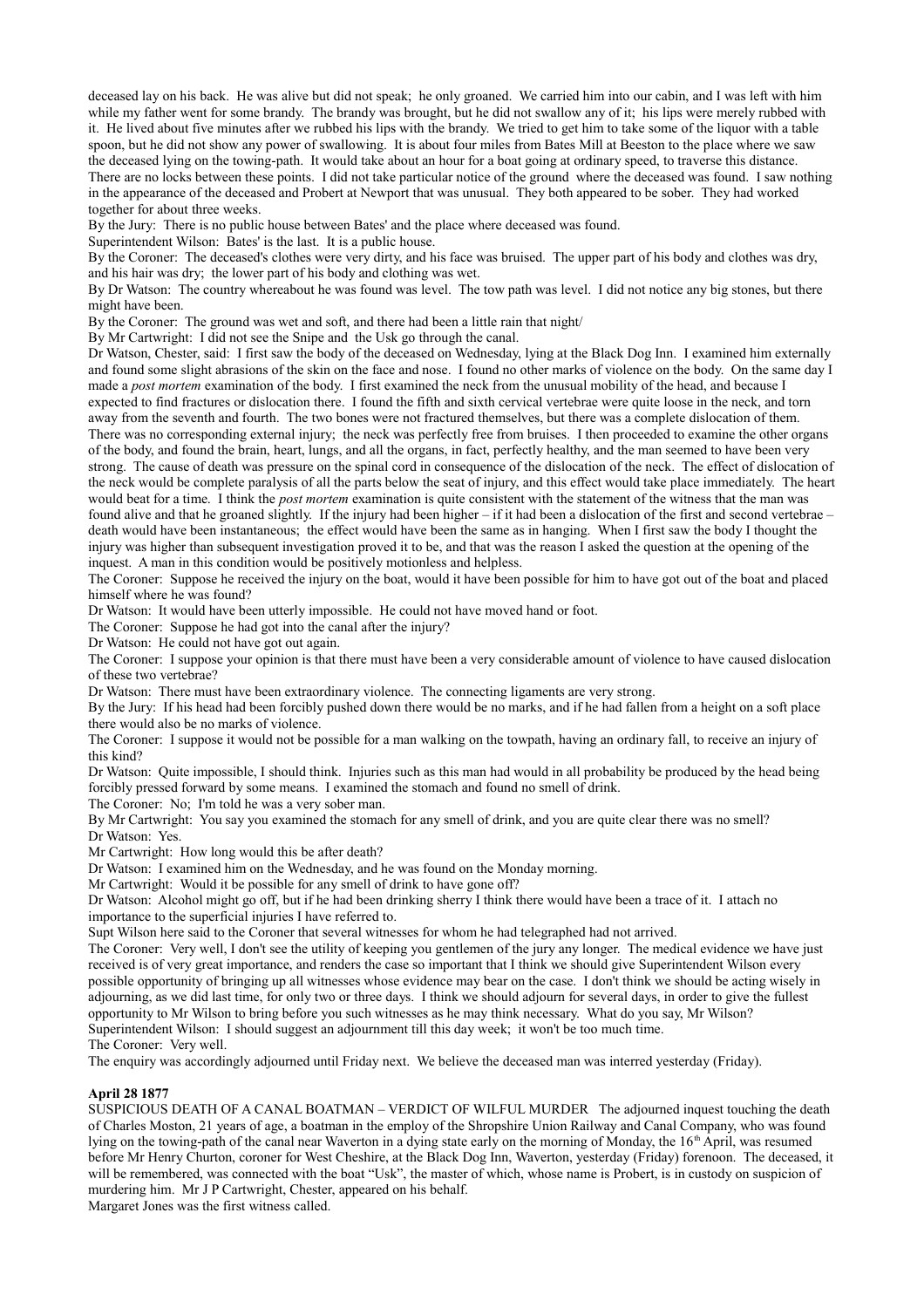The Coroner: How old are you?

Witness: Fourteen the  $10<sup>th</sup>$  of next June.

Coroner: Can you read or write?

Witness: No sir.

Coroner: Have you ever been to school?

Witness: No sir.

Coroner: Did you ever hear of the Bible?

Witness: No sir.

The Coroner: An awful state of things. This is an example of boating life.

The witness, however, exhibited much intelligence and readiness in understanding and answering the questions put to her. Her evidence was:- I am daughter of Thomas Jones, master of the canal boat "The Stag". Last Monday morning week, about five o'clock, we left the Brock Holes. The boat was empty and I was steering. We intended going to Ellesmere Port. Between Crow Nest Bridge and Golden Nook bridge I saw a young man lying on the towing-path, but whether he was dead or drunk I didn't know. Coroner: I suppose it is not an uncommon thing to pass boatmen lying drunk by the side of the canal?

Witness: No sir. My father was driving and he stopped the boat as soon as he came up to the deceased. His head and shoulders were resting on the cop, and the rest of the body was on the towpath. I saw deceased's face and knew him to be "Charlie Mos'n". I had known him about six months, and he belonged to the "Usk". I last saw him on board that boat on the Sunday evening about five o'clock, at Tilstone Mills, on the other side of Beeston. The Usk was then travelling and he was driving the horse. I noticed Mrs Probert, the "missus" of the boat, steering; I did not see her husband. My father stopped the boat when I saw this man, for me to step off to tell another boatman to get deceased on the boat. I got off, and at my mother's request went back some distance and told Joseph Boden that there was a young man lying on the towpath. I then went to where the deceased lay. The time would be about a quarter after six o'clock. I did not speak to the deceased, but Joseph Boden spoke to him. Deceased did not speak, but made a gurgling noise in his throat, and groaned, "Oh! Oh! Oh!" His face was covered with blood; he had a whip tied round his shoulders, and his clothes were all over slutch. Deceased did not seem sensible. Boden tried to raise him and spoke to him saying, "Come Charlie, my man, and get on my boat, what are you doing lying here?" but he got no answer and he let him down again. Boden then said, "Maggie, let the donkeys go on again," and our boat then went on, and was followed by Boden's, deceased being left on the towpath where we found him. We saw no boat in front of us – nothing of the Usk, nor of the Proberts. We went on to Ellesmere Port, but saw nothing of the Proberts there. We met the "Brummagem Flyer" going towards Beeston.

The Coroner: When you saw this man in that position, did you think he was drunk?

Witness: Yes sir.

The Coroner: From first to last you thought he was drunk?

Witness: Yes sir. The towpath did not seem in an unusual condition. Deceased was a very quiet steady man; not a quarrelsome man. We told the "Brummagem Flyer" what we had seen, but nobody else. We remained with the deceased about 20 minutes. I did not see a hat about. The proper name of the "Brummagem Flyer" is the "Severn", the boatman of which, Benjamin Foster, I told what we had seen.

The Coroner: Your father does not seem to have been concerned about the matter at all.

Witness: No sir, he took no part in it.

At the conclusion of the girl's evidence,

The Coroner said: I am sure you are a very intelligent little girl, and you have given your evidence very nicely. It is a pity that a girl of your intelligence should not have the advantage of education; but I suppose it is very rarely that boatman's children go to school? Witness: Yes sir.

William Williams was then called. He said; I am a boatman, and on the 16<sup>th</sup> inst I was employed on board the "Ceres", the master of which was Joseph Boden. At a quarter to six o'clock on the morning of this date we came up to where deceased lay. Our boat, which was being driven by Boden and steered by me, was brought to a stand, and I got off; but before I got up to the deceased Boden said, "Never mind, start the donkeys and let us go on again". I saw Boden take hold of him by the muscle of his right arm, raise him to a sitting posture, and put his hand at the back of his head. I did not touch deceased; I was not close up to him. I heard Boden say,

"Charlie, come and go on the boat". He did not speak, but made a groaning noise. We were not there more than a minute, and we did not stop again until he got to Chester. I knew deceased, and that he belonged to the Usk, which they saw on Saturday at the Tilstone locks, and on Monday forenoon in the Ellesmere Port "pound", below Chester, coming back this way. I had known deceased for some time, and observed that he was a remarkably steady man, and also a quiet inoffensive man.

By Mr Cartwright: Did not tell the Proberts what we had seen when we met them at Ellesmere on Monday forenoon. We did not speak to them.

Joseph Boden, master of the "Ceres" was then called. He corroborated the evidence of the previous witnesses. He knew the deceased, and saw him lying on the towpath on the date in question a little past six o'clock.

The Coroner: What was your impression when you saw him?

Witness: I first thought he was in a "skirmage".

The Coroner: You did not think he was in drink?

Witness: No, because he was not in the habit of getting drunk. When I went up to him he seemed to be in a sleep, and I did not do anything to him. He had two slight scratches on his face, but I saw no blood. I did not speak to him, nor raise the body up. I did not touch him; I merely looked on and noticed that he breathed. We remained about two minutes and a half. I was first told by the little girl Jones, who said that Moston was lying on the path bad. When we left there was no one with deceased.

The Coroner: Don't you think it would have been humane; part of your duty, in point of fact, to do something? Would it not have been better for you to have taken him to some place where he might have had help?

Witness: Yes sir.

The Coroner: You were not under the impression that he was drunk. You thought he was in some "skirmige" which accounted for his appearance, but you didn't attempt to do anything for him?

Witness: Well, I didn't know what was the matter; I have wakened several drunken folks.

The Coroner: But you have told me that it was not your impression that he was drunk; but that you thought he had been in some "skirmige", and we know what that means. If he had been a dog you could not have treated him with greater indifference. Then you are sure you did not raise him up?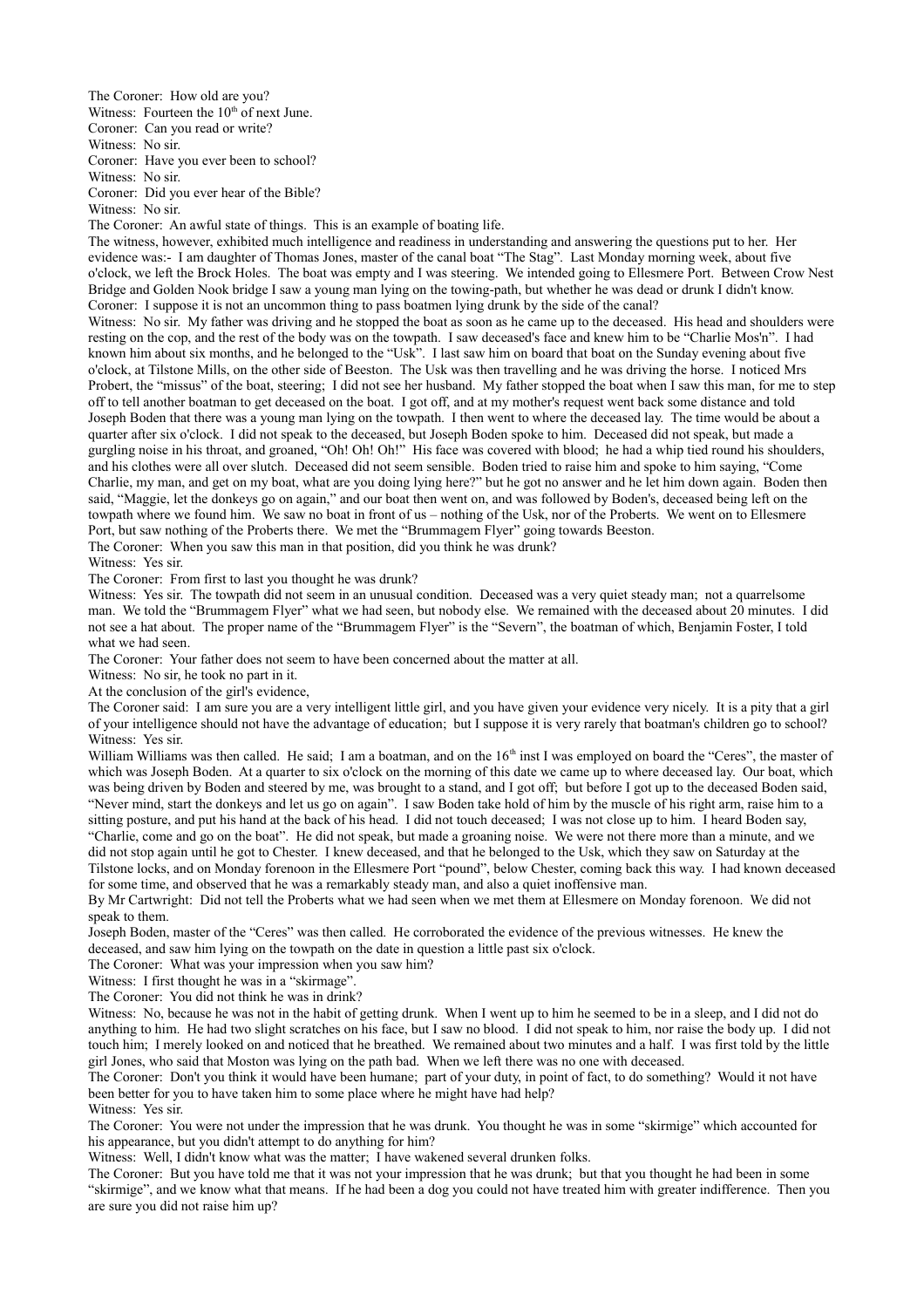Witness: No.

The Coroner: Nor speak to him? Witness: No sir.

The Coroner: Nor offer to take him upon the boat?

Witness: No I didn't. I saw the "Usk" at Ellesmere Port on Monday afternoon, about five o'clock, and Mr and Mrs Probert, but did not have any conversation with them. Did not see anything of the deceased afterwards.

John Palin, sergeant in the Cheshire Constabulary, stationed at Waverton, was then called. He said: On Monday morning, the 16<sup>th</sup> of this month, about eight o'clock, Edward Parry came to my house, and from what he said to me, I went to the Bone Works Bridge, over the canal at Waverton, and I there found the deceased, Charles Moston, dead in his (Parry's) boat. I then got a cart and conveyed him to the Black Dog public house. I observed bruises and blood on his face. I searched the deceased at the inn, and found 4s 9d in silver and 1s 8 1/2d in copper, a tobacco box, pipe and purse. I afterwards stripped and washed the body. The clothing was covered with dirt and slutch, and the trousers were saturated with wet up to his middle, but the upper part of his clothes was dry. His cap was wet. On the Thursday following I examined the spot where the deceased lay on the towpath, and saw the marks of his coat and trousers in the mud very distinctly, and I also saw three finger prints, and that of the thumb of the left hand, and two finger prints and that of the thumb of the right. I judged the relative position of the hands from the impression of the clothes, by which I concluded that the deceased lay on his back. I also saw the impression of a man's boot on the cop where there was no grass. About three yards from where the prints were I saw some cinders and ashes, as if they had been thrown out of a boat; and about six yards further on the towpath I found some crushed oats and beans, as if the horse had been feeding there, and they had fallen from the nosebag. The distance from the cop to the canal would be from two to three yards. The depth of the canal near the side at this point is about three feet and a half. I saw Probert, the man in custody, at Chester on the Monday night, and warned him to attend the inquest, and he did attend at the opening on the Wednesday following.

Edward Parry sen said: I am master of the "Woodcock", a boat belonging to the Shropshire Union Company. I knew Moston, the deceased, having become acquainted with him about three months ago. I was with my son Edward Parry (who was examined this day week), when our boat came up to the point at which deceased was lying on the canal towpath between six and seven o'clock on the morning of Monday the 16<sup>th</sup>. I was steering, and I got on the towpath and went to the deceased. When I got to him I said, "Poor fellow", being under the impression that he had been kicked by a horse, and had been lying there all night. I also said, "He's starved to death; let us take him into our cabin". He seemed as if he had no use in his arms or legs, but he was not stiff. The minute we got him on the boat I ran to the farmhouse by the bridge to beg a drop of brandy. I got some brandy, and when I got back I mixed it with hot water, lifted him up a bit and tried to make him take some of the liquor in a teaspoon, but I could not perceive that he swallowed any. I asked one of our boatmen named Morris to listen if he heard any breathing, and he said he heard a gurgling sound; but he died in a moment or two after. This would be about quarter of an hour after we saw him.

John Owen said: I am master of the "Dart". I knew the deceased and saw him last on Sunday night, the 15<sup>th</sup> inst, about six o'clock, near Bate's Mill at Beeston. He jumped on to the boat "Usk" as she was on the move from that point at this time. John Probert was driving the horse of the "Usk", and his wife stood in the hatchway steering the boat, and Moston, the last I saw of him, jumped on the boat and stood by Mrs Probert. He appeared to be very sober and steady. I don't work on Sundays and our boat remained there until between five and six o'clock on the Monday morning, when we proceeded towards Ellesmere Port. The next I saw of the deceased was John Morris standing beside the deceased, who was lying on the towpath between Golden Nook and Nixon's bridges. I got out of my boat and went to the deceased in company with Edward Parry, the last witness. Deceased was lying on his back, with his head on the cop, and insensible, and his face was covered with bruises and blood and dirt, and he was unable to speak or move. I assisted in getting him on to Parry's boat, and we did our best to see if we could bring him round. I was not on the boat when he died. I was driving the horses as fast as I could, in order to get the deceased to a police officer or a doctor. I saw the Usk leaving Ellesmere Port, as I was arriving there on Monday afternoon.

The evidence of Thomas James, master of the "Snipe", which accompanied the "Usk" on its journey to Chester, and of the men employed on it, was also taken, but the hour at which the inquest concluded – six o'clock – prevents us from giving it until our Evening Edition is issued. The man Probert and his wife, Jane Probert, made voluntary statements.

In the result, the jury found a verdict of "Wilful murder" against both Probert and his wife, who were thereupon committed by the Coroner to take their trial on that charge at the Cheshire Summer Assizes.

## **May 5 1877**

THE SUSPICIOUS DEATH OF A CANAL BOATMAN NEAR CHESTER – THE INQUEST – VERDICT OF WILFUL MURDER We continue the report of the proceedings at the adjourned inquest held before Mr Henry Churton, the county coroner, at the Black Dog Inn, Waverton, touching the death of Charles Moston, a canal boatman, who was employed on the Shropshire Union Railway and Canal Company's boat "Usk", and who was found in a dying state lying on the towpath near Waverton early on the morning of Monday the  $16<sup>th</sup>$  April. As the inquest did not conclude until a late hour on Friday evening, our First Edition only contained a portion of the proceedings.

Thomas James said: I am master of the "Snipe" a fly boat belonging to the Shropshire Union. I knew the deceased. The "Snipe" and the "Usk" went together on Sunday for some distance, and from what I saw deceased and Probert seemed on comfortable terms. My boat was in front. After passing the second bridge below Bate's Mill I went into the cabin as it was my turn to sleep. When we got to Darlington's Bank, which is on the Christleton side of Egg Bridge, about eight o'clock, Probert's wife came up and said to our steerer that their chap had stopped behind and had got in the canal. I got out and said, "Why didn't you stop and bring him with you?", and then I ordered my man to stop the horse so that we might go back for him. I then went to put my shoes on, and by that time Probert had come up with his boat. I said to Probert, "Where has he got into the canal?" and he said, "Egg Bridge". Upon that I along with Probert and one of my men named Rowlands, went back to about 100 yards on the other side of Egg Bridge from here. Probert then made a stop and said, "We'll go no further. It isn't at Egg Bridge that he got in, but the Halfway Bridge where he got in the canal".

Superintendent Wilson: That is the same as the Golden Nook Bridge.

Witness: I said to Probert, "Was he on the bank and all right?" Probert said, "Yes, he'll be after us just now; let us get back to our boats and go on".

The Coroner remarked that as this evidence affected Probert and his wife it would be right to have them both present. The two were accordingly brought into the room.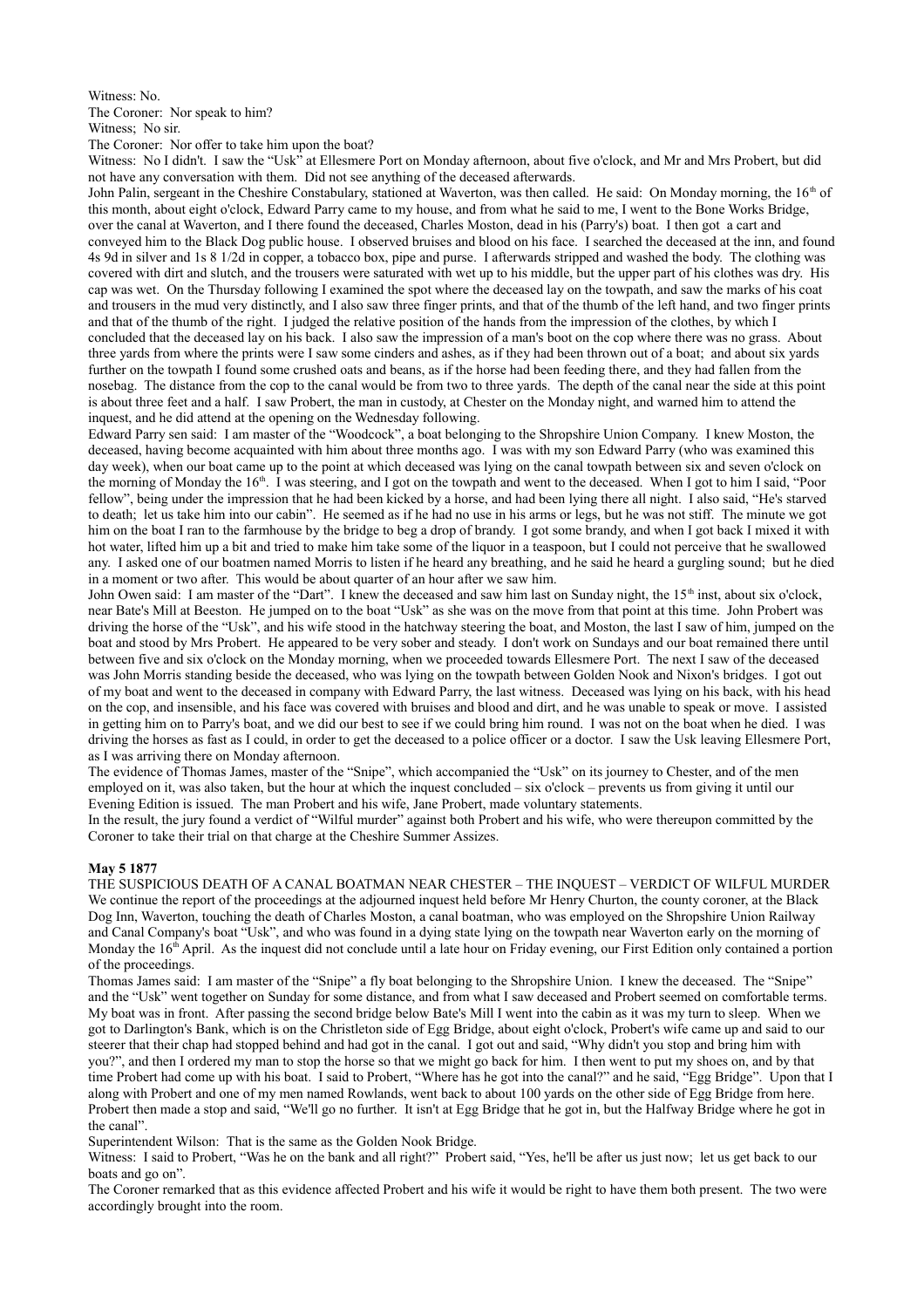In cross-examination by Mr Cartwright, witness said they came on pretty quick, and about six miles was traversed before he was called by Probert's wife.

Mr Cartwright: During the time "Usk" and your boat were together was there anything to drink?

Witness: Nothing at all.

Mr Cartwright: Didn't Moston have some washings of sherry?

Witness: Nothing of the sort.

Mr Cartwright: Are you speaking the truth?

Witness: Yes; quite confident.

Mr Cartwright: On your oath?

Witness: Yes, there was nothing at all of the sort.

Humphrey Roberts said: I am employed on the "Snipe". I remember steering the "Snipe" on Sunday night week, and about eight o'clock remember Mrs Probert coming up to our boat and saying something. Our boat was stopped, and in about five or ten minutes Probert's boat was up to ours. The boats were never very far from each other, but I did not take particular notice as to who steered at particular points. At Golden Nook Bridge Probert's boat was three quarters of a mile behind. Mrs Probert said their "chap" had been in the canal, and wanted me to go back for him.

This witness gave his evidence in a very fragmentary and disconcerted manner, and some points had to be almost dragged out of him. The Coroner, who said he could plainly see the man had been drinking, sharply rebuked him for sottishness in getting muddled with beer while waiting to give evidence on an enquiry of such an important nature as this.

Richard Rowlands said: I am one of the hands of the "Snipe" and remember Sunday evening week passing along the canal towards Christleton. When we got to Darlington's Bank, I was steering, and I remember Mrs Probert coming up and saying, "Our chap has stopped behind". She said at first that he was at Egg Bridge, and I and Thomas James and Probert went back. Mrs Probert also said the deceased had got into the canal. We did not go so far as Egg Bridge, for as we were going along John Probert said deceased was at the Halfway Bridge, and he was not going all that way and leave his horse standing on the bank. He would not go any further back. I didn't see anything more of Probert and his wife, nor have any conversation with them.

By Mr Cartwright: I don't recollect anybody saying that Moston was big enough and old enough, and could come on afterwards. It is a rule that flyboats must not stop anywhere, and Probert's boat is a flyboat. Nobody was driving Probert's boat when Mrs Probert came up. Probert was steering.

John Jones, a youth, said: I am employed on board the "Snipe". On the Sunday night in question I slept from Beeston to Christleton, and from that point I drove the horse to Chester. I met Mr and Mrs Probert at the stables at Chester near the canal, when I was putting up our horse. Probert gave me a bottle of gin to drink from. I drank from it and handed it back to him. Then Mrs Probert and myself walked away together. I said to Mrs Probert, "Where is Charlie?" She said, "He had stopped behind, and been in the canal. I can't rest in my bed till the chap comes. I'm sure somebody will find him dead in the morning". I had seen the deceased at Beeston on Sunday evening. He was then sober, and all right.

By Mr Cartwright: There was no one besides the two of us present when I had this conversation with Mrs Probert. I did not say anything of it until I told Thomas James. I saw Probert and Mrs Probert at Beeston, and they and the deceased appeared to be on friendly terms.

This concluded the evidence.

The Coroner then proceeded to sum up. He carefully summarised the evidence which had been called, and dwelt on the testimony showing the respectability and steadiness of Moston, and the indifferent and cruel manner in which the men who first saw the deceased on the bank had treated him, as contrasted with the humane conduct of the two Parrys and Morris. He then said it would be for the jury to sift all these facts, and so analyse them as to enable them to return a satisfactory verdict, not only satisfactory to themselves, but a verdict which would satisfy the public. The two main questions they had to deal with and determine were whether the deceased's death resulted from an accident, or whether there was any reason to believe that the injuries which caused his death were inflicted by either one or more persons. In considering these questions, it would be necessary for them to take into their consideration the theories and probabilities of the case. In considering whether death was the result of an accident, they must recollect the evidence as to the position in which the deceased was lying when found, and that the doctor had told them that it was utterly impossible that any fall the deceased might have had on the towing-path could have caused the immense amount of injury he found in making the *post mortem* examination of the body. The cervical vertebrae had been violently dislocated and the ligaments torn in such a manner as could only be caused by an enormous amount of violence inflicted on his person. It therefore seemed impossible that he could have received such injuries on the towing-path. It might be said that he had fallen into the canal accidentally and fallen against something with great violence; but this theory was a very improbable one, because if he had fallen into the canal accidentally from any part of the boat he would have been submerged, whereas it was shown that the deceased's clothes were only saturated to his middle, the other part of his body being perfectly dry. Again if he had, in falling from the boat, received the injury which had caused his death, he must of necessity have been drowned, because the effect of these injuries would be to utterly paralyse him and render him perfectly helpless – more helpless, as Dr Watson stated in his evidence a week ago, then an infant would be. Had he received the injuries by falling into the water from the boat death must have taken place immediately by drowning. The jury must take all these matters into their consideration, and also the possibilities of these injuries being inflicted by some person or persons. Who were the persons there at the time? There was evidence that there were only three – the deceased. Probert and Probert's wife. He (the coroner) must confess it astonished him how such a serious amount of injury could have been inflicted as was found and described by the doctor. There must have been an enormous amount of violence used to produce what he found. Then again, as he had said before, they had no motive, no apparent motive, for the infliction of such serious injuries. What might have taken place was mere matter for speculation; but, assuming that he was murdered, and that he had received these injuries from the hands of Probert, there must undoubtedly have been something beforehand. Supposing these injuries were inflicted in this manner, whatever might have taken place prior, it was quite clear that the injured man must be got rid of out of the boat. And if he was removed from the boat, was it possible for one person to have moved the deceased, a helpless, paralysed mass. The jury might suppose, and he might assume also, that there was more than one way of removing him from the boat. Probably the boat might have been in such a position that the deceased might have been removed by two persons, one on the towing-path and the other in the boat. It was just possible that the head and shoulders might have been thrown from the boat and caught hold of by the other person on the bank, and the legs might have slipped into the canal, and that might in some measure account for the saturated condition of part of the clothing of the deceased. The evidence of the witness James was of the greatest importance to the jury in considering their verdict. The Coroner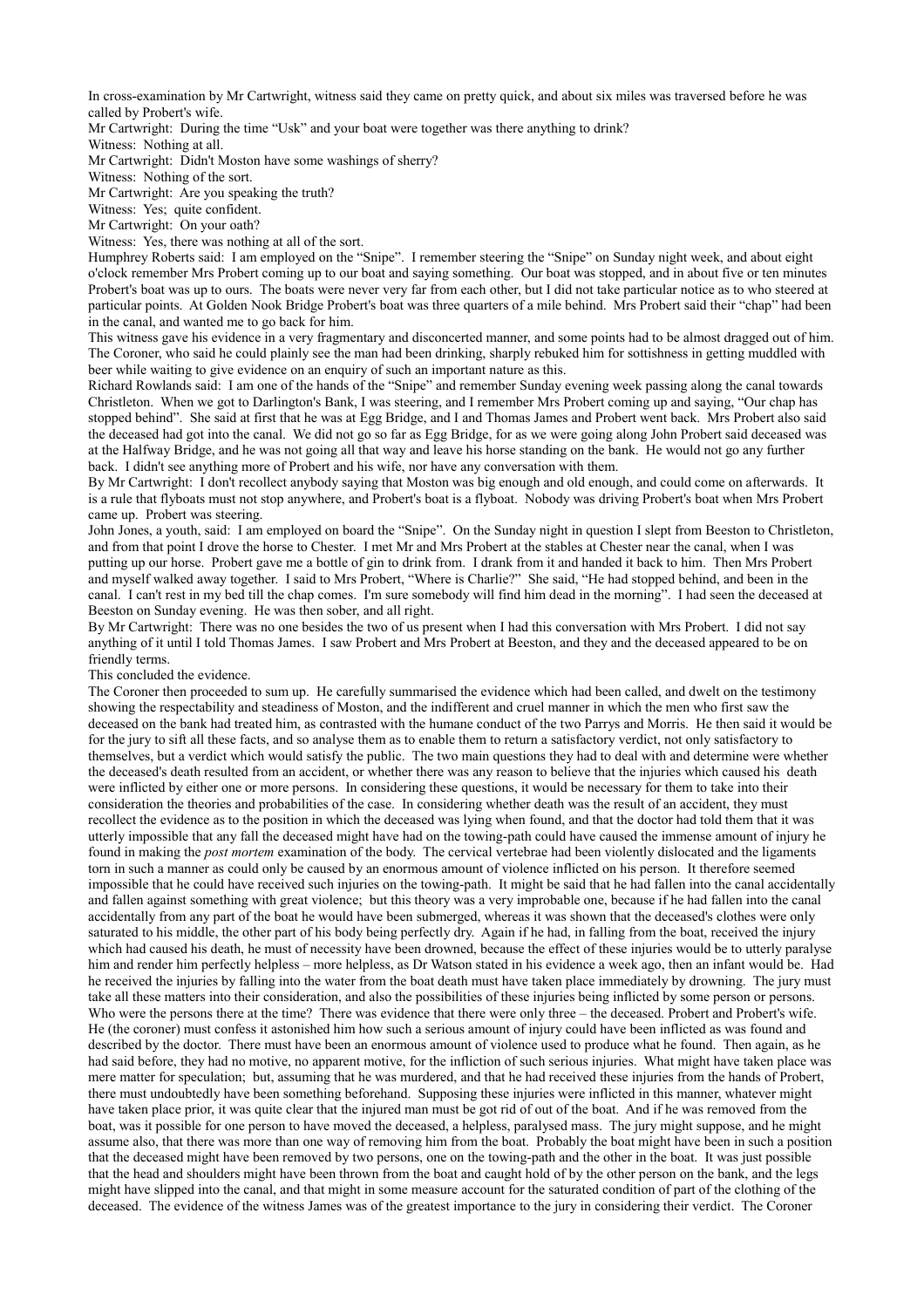then read the whole of the evidence given by James, and proceeded to say that when James got information of the deceased being left behind he acted like any man would have done under the circumstances. He not only went back himself, but took one of his men with him, and these two, with Probert, went back along the towing-path. Before they had gone more than 200 or 300 yards in the direction of Egg Bridge, Probert, with the most brutal indifference, refused to go any further, saying he was not going to allow his horse to stand on the cop, and that it was not at Egg Bridge but at Halfway bridge where deceased was. So, in the first place, Probert came with a lie in his mouth. The jury must take into consideration the conduct of Probert in forsaking the man he ought to have protected, for, in a certain sense, he was the same relation as a master was to a servant. Instead of looking after him he refused to go any further, as much as to say, "He may take care of himself, and return when he chooses. Another part of the evidence which was most important was the statement made by John Jones, the last witness called. Mr Churton then read Jones's evidence, and said his statement as to what Mrs Probert said to him was very important, because it must have been perfectly clear to the boy, as it was perfectly clear to him (the coroner) and the jury also, probably that Mrs Probert felt very uncomfortable on the Sunday night, and was evidently under the impression that this poor man was left in a very dangerous condition. And he (the coroner) must say that during the whole of his experience he never met with a more cruel case than this, because, supposing the deceased man had met with an accident, everybody would have expected that he would have received from Probert, who was his master. He (Probert) must have known, and his wife must have known, what his condition was. It would have been a physical impossibility for this man to have placed himself where he was found, and he (the coroner) could not help thinking that the deceased received the injuries which were found upon him in the boat, and , judging from the conduct of Probert and his wife, he had very little doubt in his own mind that they were the persons who inflicted the injuries. He therefore did consider this to be a case of so much importance, and involving so much responsibility upon themselves, that he thought they would scarcely be performing the duty they owed to themselves and to the public unless they fixed the responsibility on one or the other of these two persons.

The room was then cleared, and the jury proceeded to deliberate. Shortly after, however, it was announced that Probert and Mrs Probert wished to make statements. The Coroner again sat, and having cautioned each, took down the statements as follows:- John Probert said: On Sunday afternoon week, when we were coming down to Chester, I was on board the boat "Snipe". I got off mine and went on it. There was a basin of sherry about three parts full, and Humphrey, who had shouted me on, asked me to drink some of it. Below Bate's Mill lock someone asked my man (deceased) to come on the boat. He went on, and remained there until we got to the third bridge from the lock, the bridge beyond the Brock-holes. The deceased then came on board the "Usk" and we three got our tea at about Crow Nest bridge. I then said, "Charles, one of us must go to the horse, as we are getting far behind the "Snipe" and we'll be shut out". He then went off with the whip in his hand. How he got off I can't say, as I was in the cabin, but my missus said, "Charles is in the cut". Upon that I came out and saw him on the bank. I said, "Charles, come on the boat". He seemed stupid. I asked him three times to get on, but he did not give me any answer. We let the horse go on, and it went on by itself until we got to the next bridge. I said to my missus, "It's no use waiting; he don;t intend a-catching us. We had better go on to catch the "Snipe", and as we were coming through the Farm House bridge, I saw the deceased coming through the bridge behind. The missus went up to the "Snipe" and asked where was Thomas James, and on being told that he was lying down she told them that our man was behind, and to stop the boats. I said, "Tom, we had better go back and look for him". On going back, within a hundred yards of Egg Bridge, James asked me where did we leave him, and I said, "In the straight behind the Farm House Bridge". He said, "I understood that your missus said it was at Egg Bridge, and I'm not going back if it is there". I said, "If you won't come I can't go, for I've only the missus with me". That's all I have to say about the young man. He was with me ten days, and I never had a bad "mis-word" with him.

Jane Probert, wife of John Probert, said: Before we came to Bate's Mill lock, Thomas James called my master on board the "Snipe". When we came to the lock there was a pair of boats in the lock. Waiting for these two boats to come out the wind blew our boats to the outside of the canal. I jumped off and went on to James' boat and looked what they were doing. He had got a brown can full of what I thought was ale, and there was a tea basinful as well. Tom James asked me to drink, but I said, "No, I don't drink ale". He said, "It's not ale; do you drink; it won;t do you any harm". I then catched hold and I drank. It was sherry wine. The other boats were then out, and I called to my master to come out and assist them down the lock. My master came on his boat at the bottom, and Charles jumped on the "Snipe" and continued there until we reached the Farm House Bridge. There the three jumped off together, and afterwards my man came on board our own boat and had his tea while he steered. The deceased then jumped off the boat with his whip in his hand, and in doing so he slipped on the boat, caught the coping, and his legs went in the canal. My master jumped out and called to him to come on the boat several times. He did not come on, but he followed us along by the stern end of the boat. The horse gained on him, going by itself, my husband and I being both on board, and he fell behind. My master seeing this asked me to drive the horse a bit sharper to catch up to the "Snipe". I did so, and was not long before I did catch up. Rowlands was steering and I asked him where was Tom James, and he said he was lying down. I told him to get up, and when he did so I said to him, "Tom, I'm very sorry you've been giving him something to drink. He is lagging behind, and he don't seem as usual since he got off your boat. You go back with my husband to fetch him or see whether he will come". Three of them started to go back – my husband, Tom James and Rowlands – but they did not go out of my sight, when they turned back. When they came back I said, "You rascals, you never went; you only want a drop more of that stuff". Tom James made answer and said, "The man is not so bad that he can come on. He is old enough and big enough to come on". My husband said, "Yes, he's sure to catch us before we get to Chester, and if you go on, Tom, I shall go with you to get down the locks. We shall tie up at Chester to wait for him", and we did so. We took the horses to the stable. I never saw the deceased again, nor any of those who belonged to the other boat.

The room was again cleared, and shortly after the jury delivered their verdict "Wilful murder against John Probert and Jane Probert". Superintendent Wilson then took the woman into custody also, and she and her husband were committed to Chester Castle on the coroner's warrant to take their trial at the Cheshire Summer Assizes on the capital charge.

# **July 28 1877**

MURDER CASES Public interest centred in the murder cases in the calendar. In that of the Proberts – man and wife – who had been committed for the murder of a boatman under circumstances which will be in the recollection of our readers, it was felt that the evidence amounted to nothing more than mere suspicion. The learned Judge felt this too, and in his charge to the Grand Jury, said that having carefully looked through the depositions of the witnesses again and again, he saw nothing to warrant them finding a true bill even. It would be a cruel thing, he said, to subject innocent people to the agony of a trial for their lives. Acting upon this, the Grand Jury ignored the bill, and the prisoners were discharged, but not before the Judge had taken the opportunity of saying rather emphatically that he did not believe the deceased had been murdered. That he met with a violent death there is not the least doubt.